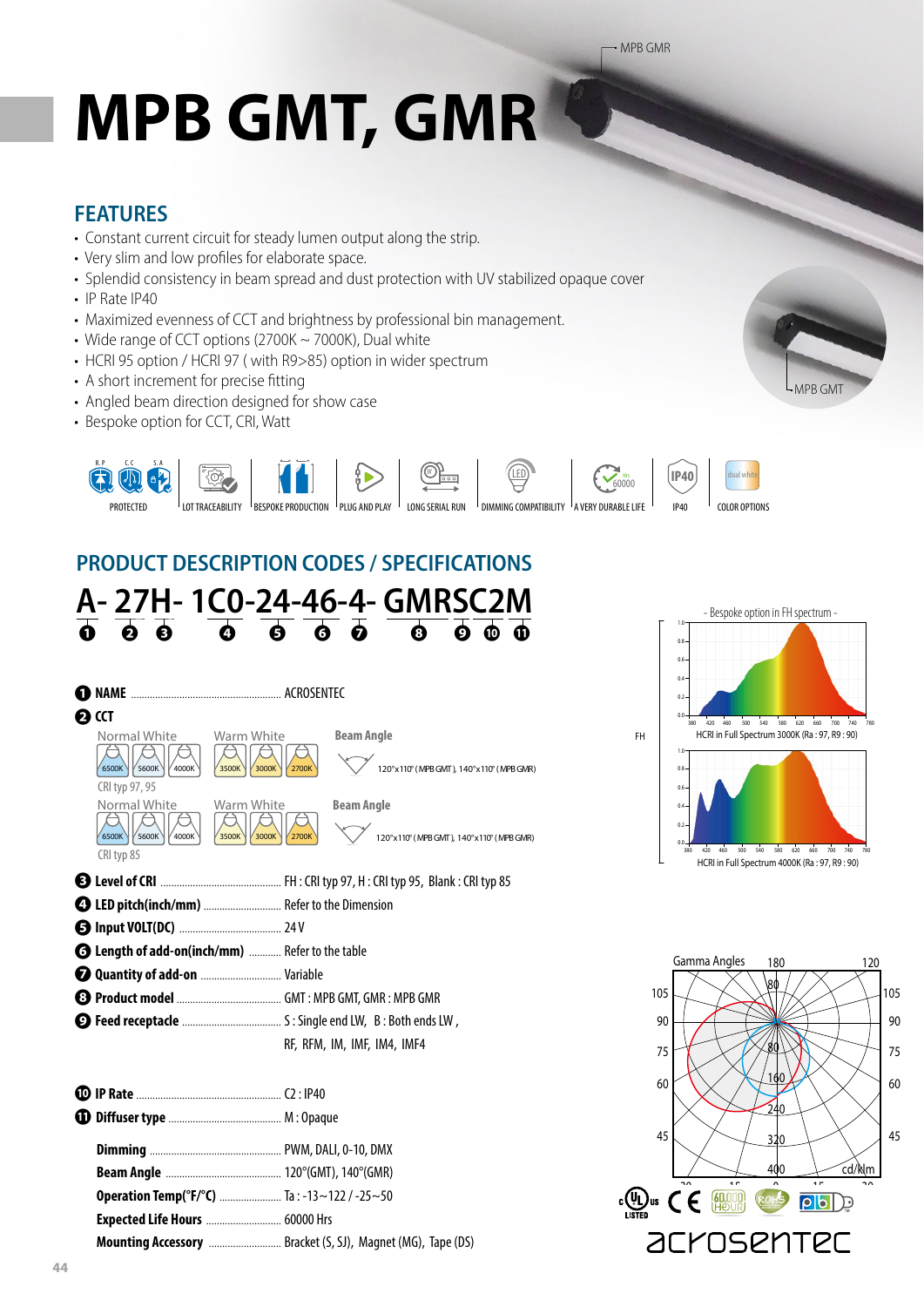| <b>MPB GMT</b>                             |                     | A- $\diamond$ (H)-2SCO-24-<br>30-□-MGTSC2M    | A- $\diamondsuit$ (H)-1CO-24-<br>46-□-MGTSC2M | A-◆(H)◇(H)-2SC0-24-<br>60-□-MGTSC2M | $A<$ FH-1CO-24-<br>35-□-MGTSC2M |  |
|--------------------------------------------|---------------------|-----------------------------------------------|-----------------------------------------------|-------------------------------------|---------------------------------|--|
| <b>CCT (CRI Option)</b>                    | <b>Normal White</b> | 6500K(95, 85), 5600K(95, 85), 4000K(95, 85)   |                                               |                                     | 6500K(97), 5600K(97), 4000K(97) |  |
|                                            | <b>Warm White</b>   | 3500K(95, 85), 3000K(95, 85), 2700K(95, 85)   |                                               |                                     | 3500K(97), 3000K(97), 2700K(97) |  |
| Lumen / 3' 3.4", 1MTR<br>$(CRI$ typ 85)    | 6500K, 5600K        | 1147                                          | 1405                                          | 573 / CCT                           |                                 |  |
|                                            | 4000K, 3500K        | 1105                                          | 1354                                          | 553 / CCT                           | $\overline{a}$                  |  |
|                                            | 3000K               | 1066                                          | 1306                                          | 533/CCT                             |                                 |  |
|                                            | 2700K               | 1052                                          | 1289                                          | 526 / CCT                           |                                 |  |
| Lumen / 3' 3.4", 1MTR<br>(CRI typ 95)      | 6500K, 5600K        | 922                                           | 1130                                          | 461/CCT                             | 947                             |  |
|                                            | 4000K, 3500K        | 891                                           | 1092                                          | 446 / CCT                           | 915                             |  |
|                                            | 3000K               | 857                                           | 1051                                          | 429 / CCT                           | 881                             |  |
|                                            | 2700K               | 842                                           | 1032                                          | 421/CCT                             | 865                             |  |
| Power Consumption (Watt) 3' 3.4", 1 Meter  |                     | 20                                            | 21                                            | 20                                  | 20                              |  |
| <b>Power Feed direction</b>                |                     | END / REAR                                    |                                               |                                     |                                 |  |
| Temp( ${}^{\circ}$ F / ${}^{\circ}$ C)     | Tc                  | 140/60                                        | 135/57                                        | 131/55                              |                                 |  |
| <b>Color of Fixture</b>                    |                     | Fixture: Silver, Matt black, Diffuser: Opaque |                                               |                                     |                                 |  |
| Net Wt (lb/g) / 3' 3.4", 1Meter            |                     | 0.62 / 280                                    |                                               |                                     |                                 |  |
| <b>Feed Accessory</b>                      |                     | RM, IF, IF4 / LW                              |                                               |                                     |                                 |  |
| Max PCB length of a single product (ft/mm) |                     | 7' 2.2" / 2190                                | 7' 2.0" / 2184                                | 7' 1.0" / 2160                      | 7' 1.5'' / 2170                 |  |
| Max Serial run of PCB (ft/mm)              |                     | 12' 10.0" / 3900                              | 13' 1.6" / 4004                               | 12' 11.9" / 3960                    | 13' 1.1" / 3990                 |  |
| Add on PCB Length Option (inch/mm)         |                     | 1.18" / 30                                    | 1.79" / 45.5                                  | 1.79" / 60                          | 1.3''/35                        |  |
| Total Product Length (inch/mm)             |                     | PCB length $+0.31$ " / 8                      |                                               |                                     |                                 |  |

\* Data is subject to change without notice for improvment

| <b>MPB GMR</b>                             |                     | A- $\diamondsuit$ (H)-2SC0-24-<br>30-□-MGRSC2M | A- $\diamondsuit$ (H)-1CO-24-<br>46-□-MGRSC2M | A-◆(H)◇(H)-2SC0-24-<br>60-□-MGRSC2M | A- $\Diamond$ FH-1CO-24-<br>35-□-MGRSC2M |  |
|--------------------------------------------|---------------------|------------------------------------------------|-----------------------------------------------|-------------------------------------|------------------------------------------|--|
| <b>CCT</b> (CRI Option)                    | <b>Normal White</b> | 6500K(95, 85), 5600K(95, 85), 4000K(95, 85)    |                                               |                                     | 6500K(97), 5600K(97), 4000K(97)          |  |
|                                            | Warm White          | 3500K(95, 85), 3000K(95, 85), 2700K(95, 85)    |                                               |                                     | 3500K(97), 3000K(97), 2700K(97)          |  |
| Lumen / 3' 3.4", 1MTR<br>(CRI typ 85)      | 6500K, 5600K        | 1518                                           | 1859                                          | 759/CCT                             |                                          |  |
|                                            | 4000K, 3500K        | 1466                                           | 1796                                          | 733 / CCT                           | Ĭ.                                       |  |
|                                            | 3000K               | 1410                                           | 1728                                          | 705 / CCT                           | $\overline{\phantom{a}}$                 |  |
|                                            | 2700K               | 1391                                           | 1705                                          | 696 / CCT                           |                                          |  |
| Lumen / 3' 3.4", 1MTR<br>(CRI typ 95)      | 6500K, 5600K        | 1220                                           | 1495                                          | 610/CCT                             | 1253                                     |  |
|                                            | 4000K, 3500K        | 1178                                           | 1444                                          | 589 / CCT                           | 1210                                     |  |
|                                            | 3000K               | 1134                                           | 1389                                          | 567 / CCT                           | 1164                                     |  |
|                                            | 2700K               | 1119                                           | 1371                                          | 560 / CCT                           | 1149                                     |  |
| Power Consumption (Watt) 3' 3.4", 1 Meter  |                     | 20                                             | 21                                            | 20                                  | 20                                       |  |
| <b>Power Feed direction</b>                |                     | END / REAR                                     |                                               |                                     |                                          |  |
| Temp( ${}^{\circ}$ F / ${}^{\circ}$ C)     | Tc                  | 140/60                                         | 135/57                                        | 131/55                              |                                          |  |
| <b>Color of Fixture</b>                    |                     | Fixture: Silver, Matt black, Diffuser: Opaque  |                                               |                                     |                                          |  |
| Net Wt (lb/g) / 3' 3.4", 1Meter            |                     | 0.66 / 300                                     |                                               |                                     |                                          |  |
| <b>Feed Accessory</b>                      |                     | RM, IF, IF4 / LW                               |                                               |                                     |                                          |  |
| Max PCB length of a single product (ft/mm) |                     | 7' 2.2" / 2190                                 | 7' 2.0" / 2184                                | 7' 1.0" / 2160                      | 7' 1.5'' / 2170                          |  |
| Max Serial run of PCB (ft/mm)              |                     | 12' 10.0" / 3900                               | 13' 1.6" / 4004                               | 12' 11.9" / 3960                    | 13' 1.1" / 3990                          |  |
| Add on PCB Length Option (inch/mm)         |                     | 1.18" / 30                                     | 1.79" / 45.5                                  | 1.79" / 60                          | 1.3" / 35                                |  |
| Total Product Length (inch/mm)             |                     | PCB length $+0.31$ " / 8                       |                                               |                                     |                                          |  |

\* Data is subject to change without notice for improvment

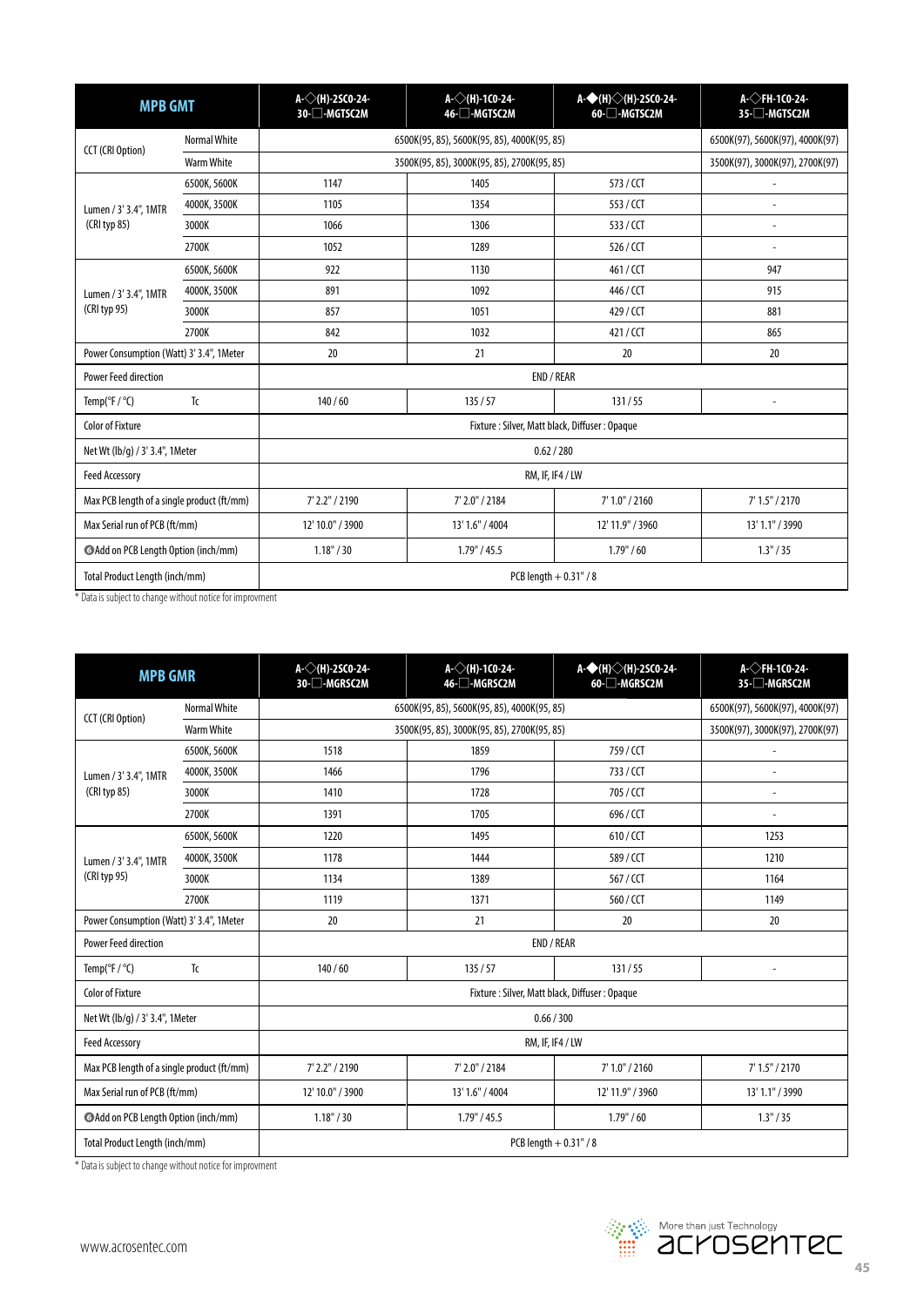### **DIMENSION**



**Example 2014** More than just Technology<br> **EXAMPLE 2014 Technology**